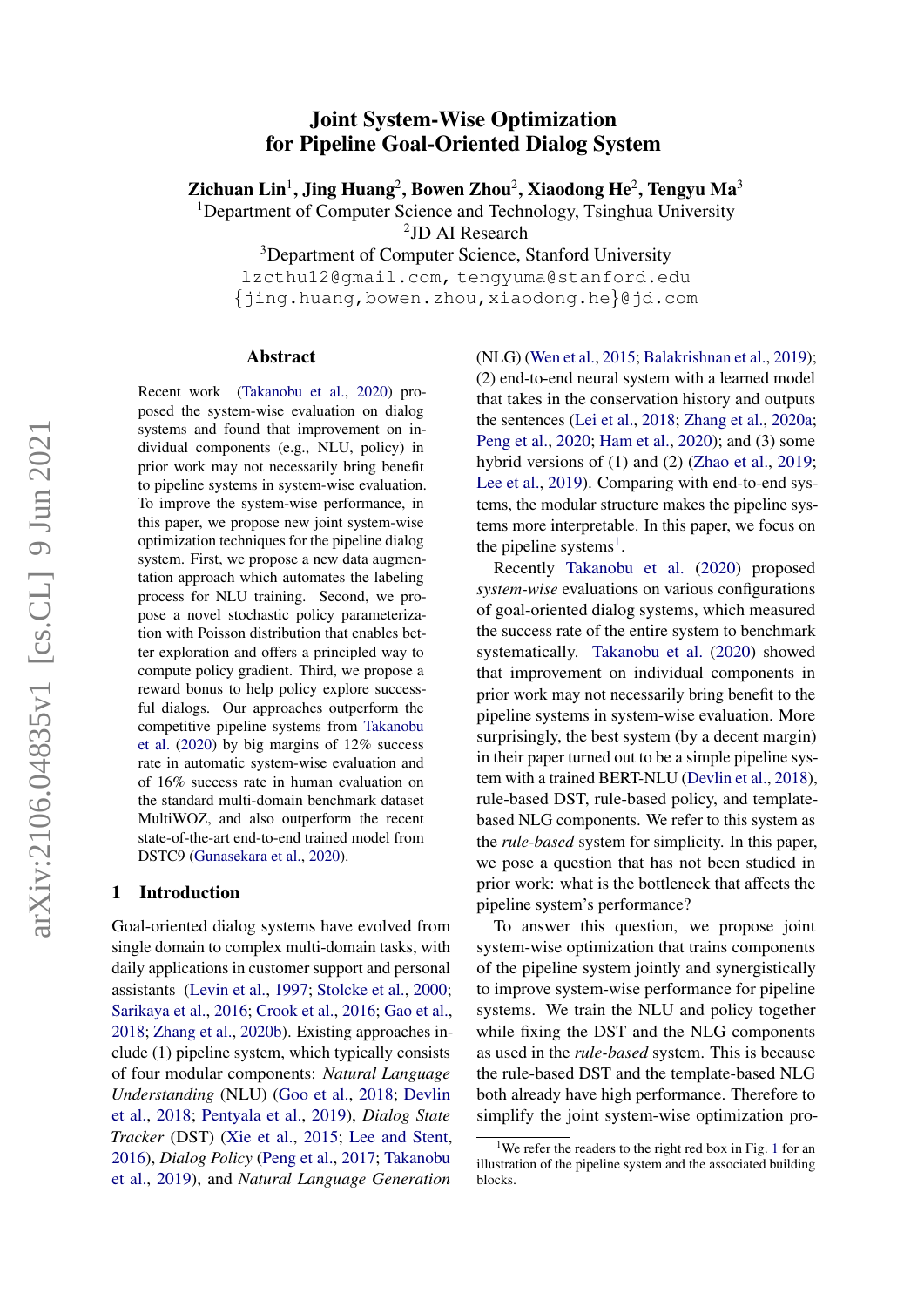<span id="page-1-0"></span>

Figure 1: Workflow in a pipeline dialog system (by using an agenda-based user simulator). "DA" represents "dialog acts". First, user generates a user goal and user dialog acts, which follows by a user NLG to output user utterance. The system NLU takes in the user utterance and recovers dialog acts. The DST takes in the dialog acts, queries the database and returns belief state and DB state. The policy receives the state and outputs system out DA. Finally, the system NLG decodes the system out DA into system utterance and responses to the user.

cess, we focus on training the NLU and policy together with the fixed DST and NLG modules in the pipeline.

First, it is well known that BERT-NLU is datahungry and requires a large amount of labeled training data [\(Devlin et al.,](#page-8-5) [2018\)](#page-8-5). However, labeled data is expensive and limited [\(Zhang et al.,](#page-9-3) [2020b\)](#page-9-3). Existing labeling methods require humans to label intents and slots from utterances, which is quite time-consuming. In this paper, we design a novel automatic data labeling approach by leveraging the fact that the system NLU and the user NLG solve the inverse problems (as shown in Fig. [1\)](#page-1-0). Given dialog acts that outputted by any user policies, we leverage a well-trained user NLG component to generate diverse utterances based on the dialog acts. Then, we train the system NLU by using the generated utterances as input and the dialog acts as labels. By training the system NLU component with this data augmentation technique, system NLU can achieve better performance and provide the system policy with correctly recognized intents/slots.

Second, we train the system policy to adapt to the output of its upstream components (i.e., system NLU). To encourage the exploration of policy, we propose a novel policy network with Poisson distribution to control the number of dialog acts. We also propose a reward bonus to help the policy reduce errors of the user NLU and explore successful dialog turns. By training policy with enhanced exploration, the policy can explore more successful dialogs and provide the system NLU with more diverse training data.

We conduct extensive experiments on the multidomain dialog benchmark dataset MultiWOZ

2.1 [\(Eric et al.,](#page-8-11) [2019\)](#page-8-11) with agenda-based user simulator [\(Schatzmann et al.,](#page-9-11) [2007\)](#page-9-11) following the system-wise evaluation [\(Takanobu et al.,](#page-9-0) [2020\)](#page-9-0). We show that our approaches significantly improve the learning efficiency of the pipeline dialog system and outperform the existing learning-based approaches as well as the rule-based system in both automatic evaluation and human evaluation. Our method also outperforms the best results (Team-1) in DSTC9<sup>[2](#page-1-1)</sup> competition [\(Gunasekara et al.,](#page-8-0) [2020\)](#page-8-0), which is a concurrent work with ours.

In summary, our contributions are:

- 1. We propose novel techniques to enable effective joint system-wise optimization for the pipeline dialog system.
- 2. Our approaches outperform the competitive pipeline systems by big margins of 12% success rate in automatic system-wise evaluation and of 16% success rate in human evaluation on the multi-domain dataset MultiWOZ, and also outperform the recent state-of-the-art endto-end trained model from DSTC9.
- 3. Our ablation studies demonstrate that the bottleneck with the pipeline system comes from the NLU component.

### 2 Related Work

#### 2.1 Data Augmentation for NLU

Similar to ours, [Liu et al.](#page-8-12) [\(2018\)](#page-8-12) collected extra data to train the dialog system. However, their pro-

<span id="page-1-1"></span><sup>&</sup>lt;sup>2</sup>In DSTC9, most teams adopt end-to-end neural systems based on GPT-2 [\(Radford et al.,](#page-9-12) [2018\)](#page-9-12) for NLU and NLG, while we take BERT for NLU and template-based method for NLG as used in [\(Takanobu et al.,](#page-9-0) [2020\)](#page-9-0)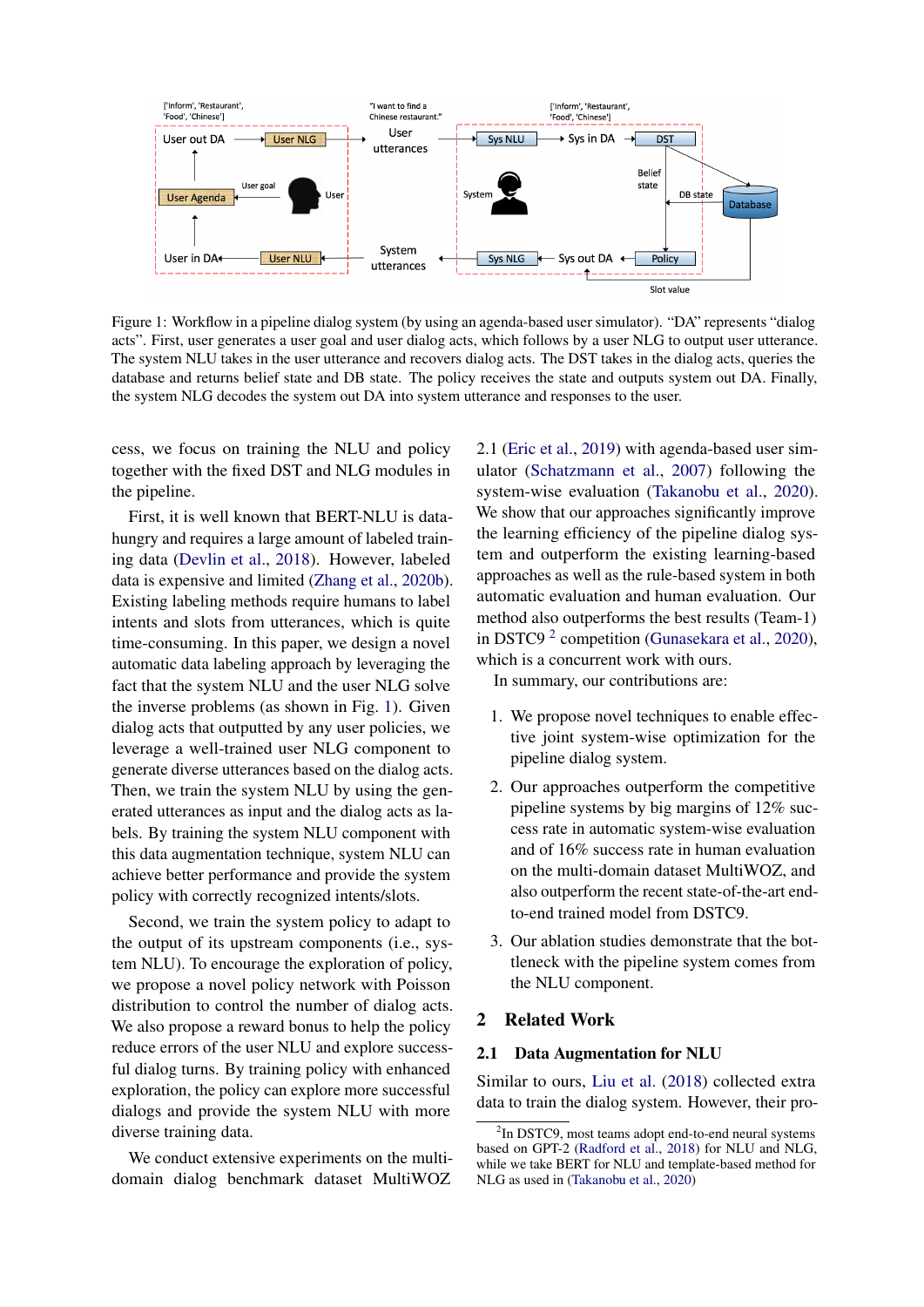posed approaches require access to human teaching, which is time-consuming and laborious. [Liu et al.](#page-9-13) [\(2020\)](#page-9-13) proposed a model-agnostic toolkit LAUG to approximate natural perturbation and provided different data augmentation approaches to train NLU. [Li and Qiu](#page-8-13) [\(2020\)](#page-8-13) proposed adversarial token-level perturbation as data augmentation to improve the robustness of NLU. [Wei and Zou](#page-9-14) [\(2019\)](#page-9-14) proposed four simple but powerful data augmentation operations to boost the performance of text classification tasks. Different from the above work, our data augmentation leverages the inverse property of NLU and NLG, and is generated on-line with dialog conversations, which is more helpful for the NLU in goal-oriented dialog systems.

### 2.2 Dialog Policy Learning

Reinforcement Learning (RL) is commonly used to learn dialog policy, where users are modeled as a part of the environment and the policy is learned through interactions with users [\(Zhao and Eskenazi,](#page-9-15) [2016;](#page-9-15) [Liu and Lane,](#page-8-14) [2017\)](#page-8-14). [Peng et al.](#page-9-16) [\(2018\)](#page-9-16) used pre-collected dialog acts as discrete actions and leveraged model-based reinforcement learning to train deep Q-networks [\(Mnih et al.,](#page-9-17) [2015\)](#page-9-17).

To further boost the learning efficiency of dialog systems, [Peng et al.](#page-9-6) [\(2017\)](#page-9-6) formulated the task as options over Markov Decision Processes and use hierarchical RL to learn a dialog manager to operate at different option level. To leverage the human-human offline data, [Chen et al.](#page-8-15) [\(2017\)](#page-8-15) addressed the problem of when and how to learn from the teacher's experiences. [Takanobu et al.](#page-9-7) [\(2019\)](#page-9-7) proposed using a policy network with multinomial distribution to enlarge to exploration spaces and proposed an efficient reward estimation approach for efficient dialog policy learning. While these prior works mainly focused on improving dialog policy in component-wise evaluation, our method aims to boost the system-wise performance for the overall dialog system.

Our proposed stochastic policy parameterization is related to [Jhunjhunwala et al.](#page-8-16) [\(2020\)](#page-8-16) in the sense that our dialog model samples multiple actions. [Jhunjhunwala et al.](#page-8-16) [\(2020\)](#page-8-16) proposed to filter out invalid actions by rules and human interaction, while our stochastic policy parameterization enables better exploration and offers a principled way to compute policy gradient.

#### 2.3 End-to-End Neural Dialog System

Our work is also related to end-to-end trained neural systems. An end-to-end trained model takes user utterances as input and directly outputs system responses in natural language, so it can be trained in a system-wise manner naturally. [Lei](#page-8-8) [et al.](#page-8-8) [\(2018\)](#page-8-8) proposed a holistic and extendable framework based on a single sequence-to-sequence (seq2seq) model [\(Sutskever et al.,](#page-9-18) [2014\)](#page-9-18) which can be optimized with supervised or reinforcement learning (RL) in end-to-end fashion. One drawback of end-to-end neural systems is that training the word-level policy with RL is very difficult due to the large action space. To mitigate this issue, [Zhao](#page-10-0) [et al.](#page-10-0) [\(2019\)](#page-10-0) proposed to learn policy networks in the latent action space. [Lee et al.](#page-8-10) [\(2019\)](#page-8-10) proposed a universal and scalable belief tracker by jointly learning the NLU and DST modules, improving the flexibility of domain ontology configurations.

Some recent work [\(Hosseini-Asl et al.,](#page-8-17) [2020;](#page-8-17) [Peng et al.,](#page-9-10) [2020;](#page-9-10) [Ham et al.,](#page-8-9) [2020\)](#page-8-9) proposed a simple end-to-end neural system to predict belief state and sentence response jointly based on the strong auto-regressive models such as GPT-2 [\(Radford](#page-9-19) [et al.,](#page-9-19) [2019\)](#page-9-19). Following this line, Kulhánek et al. [\(2021\)](#page-8-18) and [Zhang et al.](#page-9-20) [\(2021\)](#page-9-20) proposed improved pre-trained techniques and careful post-processing approaches to boost the performance of GPT-2 and achieved the best performance in DSTC9 competition [\(Gunasekara et al.,](#page-8-0) [2020\)](#page-8-0). Despite the good performance and model simplicity, end-to-end neural systems are not as interpretable as the pipeline system. In this paper, we focus on optimization for the pipeline dialog system and aim for system-wise improvement.

#### 3 Methodology

To improve system-wise performance for the pipeline system, we propose joint system-wise optimization to train the components jointly and synergistically. As mentioned before, since rule-based DST and template-based NLG already achieve high performance, we focus on the joint training of NLU and policy.

On the one hand, training NLU requires a large amount of labeled data [\(Devlin et al.,](#page-8-5) [2018\)](#page-8-5). To ease the time-consuming labeling process, we design an automatic data augmentation approach by generating utterances from user NLG with dialog acts for training the system NLU (Section [3.1\)](#page-3-0). On the other hand, the existing policy parameteriza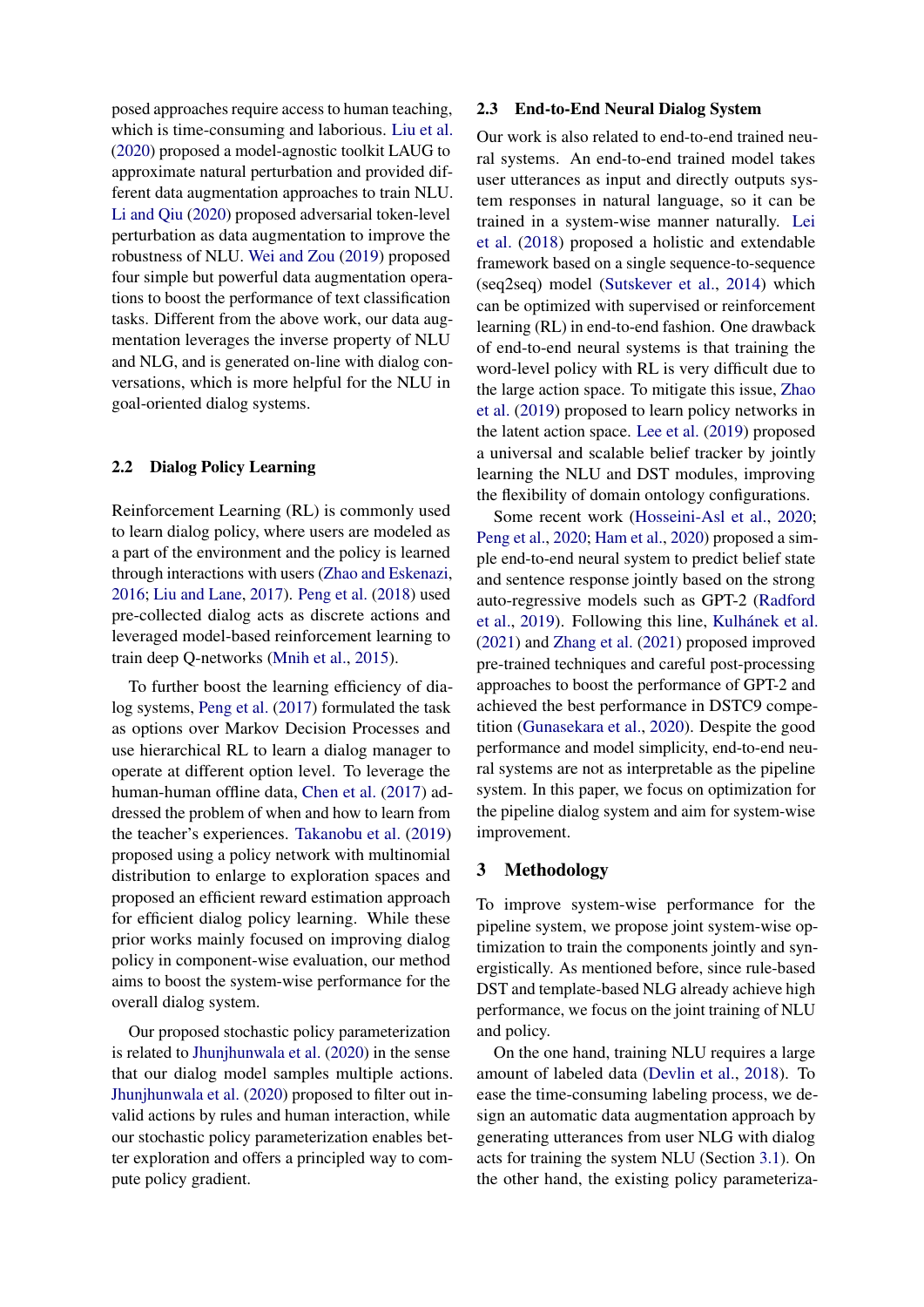tion lacks mechanisms for adequate exploration. Therefore, we propose a novel stochastic policy parameterization as well as a reward bonus to encourage exploration (Section [3.2\)](#page-3-1).

#### <span id="page-3-0"></span>3.1 Training NLU with Data Augmentation

Let us denote  $d$  as dialog act and  $u$  as dialog utterance. We also denote the delexicalized dialog act as  $d$ , which will be combined with the slot value from the database to result in a full dialog act. The NLU component  $f_{\omega}$  maps an utterance u to the corresponding dialog act d. We use the pre-trained BERT model as token encoder to train the NLU. The NLG component maps the dialog act to an utterance. In this paper, we apply a template-based NLG implemented in Convlab-2 [\(Zhu et al.,](#page-10-1) [2020\)](#page-10-1).

We first observe that NLG and NLU are inverse processes of each other. Therefore, instead of labeling dialog acts from given utterances, our method generates utterances from given dialog acts. This allows us to adopt any well-trained user NLG models (or human feedback input if there is any) to provide diverse training data for system NLU.

Since human labeling is time-consuming, in this paper, we allow our system to interact with a user simulator (which is also a pipeline system) to collect data. The user simulator consists of BERT-NLU, rule-based DST, agenda-based policy [\(Schatzmann et al.,](#page-9-11) [2007\)](#page-9-11) and template-based NLG. During the conversation, the user simulator first outputs dialog acts  $d$  and subsequently generates utterances u by template-based NLG, which forms a new pair of training data  $(u, d)$  and provides training data augmentation for system NLU.

After collecting training data from the use simulator, we then mix the augmented data with the offline training data in MultiWOZ 2.1 [\(Eric et al.,](#page-8-11) [2019\)](#page-8-11) together to fine-tune the system NLU.

We describe the NLU learning in more details below. The BERT-NLU consists of two sub-tasks: slot-value extraction ( $f^{slot}$ ) and intent classification  $(f<sup>intent</sup>)$ . We use cross-entropy loss to train both the slot classification and the intent detection tasks as implemented in Convlab-2 [\(Zhu et al.,](#page-10-1) [2020\)](#page-10-1). Let  $\omega$  denote all the parameters and let  $\mathcal{L}_{slot}(\omega)$  and  $\mathcal{L}_{intent}(\omega)$  denote the two losses. The final loss function is the sum of two

$$
\mathcal{L}_{slot}(\omega) + \mathcal{L}_{intent}(\omega). \tag{1}
$$

To fine-tune the NLU, we first derive a rulebased algorithm to automatically convert the dialog acts  $d$  to supervision signals for NLU (i.e., slot-values and intents). Then we use Eq. [\(1\)](#page-3-2) to fine-tune the NLU with the augmented training data.

Note that the template-based NLG in the user simulator can be replaced by any other well-trained NLG models (including humans). Moreover, using an ensemble of NLG models simultaneously can increase the diversity of training data, which helps enhance the robustness of system NLU. We leave it to future work.

# <span id="page-3-1"></span>3.2 Exploration with Stochastic Policy Parameterization and Reward Bonus

The dialog policy generates the next system action conditioned on the dialog state. The dialog state consists of (1) belief state from DST; (2) DB state from database; (3) user actions at current turn; (4) system actions at the last turn. The dialog state is then represented as a binary vector of size  $m$  ( $m$  is the dimension of state) which serves as the input of policy. Given the input, the policy then outputs a distribution over all candidate delexicalized dialog acts and samples actions from that distribution. Following common practice [\(Takanobu et al.,](#page-9-0) [2020\)](#page-9-0), we use a sparse reward function: we give a positive reward  $2L$  for a success dialog and a negative reward  $-L$  for a failure one, where L represents the number of dialog turns. we denote this reward function as  $r_{origin}$ .

To improve the performance of policy in systemwise evaluation, we train the policy using reinforcement learning in a system-wise manner by considering all the components (instead of assuming that they are perfect). Moreover, we propose two techniques to encourage the policy to explore successful dialogs.

#### 3.2.1 Stochastic Policy Parameterization

Our starting point is the off-the-shelf RL algorithms PPO [\(Schulman et al.,](#page-9-21) [2017\)](#page-9-21), which is one of the commonly used model-free algorithms in prior works in dialog [\(Takanobu et al.,](#page-9-7) [2019,](#page-9-7) [2020\)](#page-9-0). We improve the PPO algorithm based on the ConvLab-2 implementation [\(Zhu et al.,](#page-10-1) [2020\)](#page-10-1).

<span id="page-3-2"></span>First, we observe that existing policy parameterization maintains a separate Bernoulli distribution for each dialog act, and takes a simple threshold to output the set of dialog acts. There are several potential drawbacks: (1) the policy that collects data is deterministic, whereas the PPO algorithm requires a stochastic policy. Therefore there is a mismatch between the intended use of PPO and the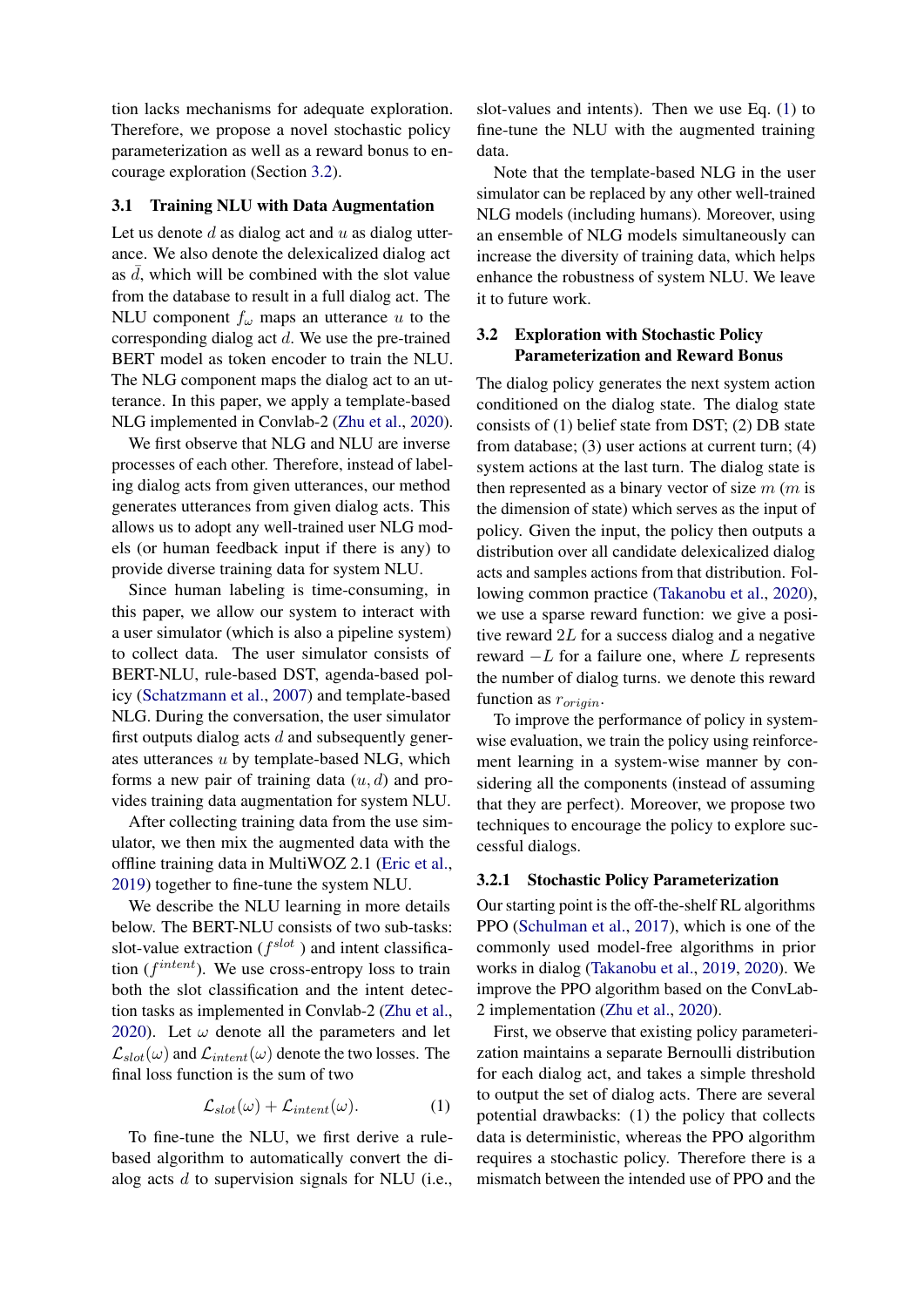<span id="page-4-0"></span>

Figure 2: Policy network architecture.

actual implementation; (2) the determinism leads to insufficient exploration; (3) the parameterization does not utilize the mutual exclusiveness between different dialog acts.

To overcome these drawbacks, we introduce a new parameterization of the stochastic policy that enables a principled way of using policy gradient algorithms as well as better exploration. As shown in Figure [2,](#page-4-0) the policy network is given a state  $s$ and outputs a sequence of delexicalized dialog acts (which will be combined with the slot value from the database to result in a full dialog act.) We first model the number of delexicalized dialog acts to output, denoted by  $k$ , by

$$
k \sim \text{Poisson}(\lambda(s)) \tag{2}
$$

where  $\lambda(s)$  is a function of the state parameterized by a neural net. We follow Convlab-2 [\(Zhu et al.,](#page-10-1) [2020\)](#page-10-1) to use 209 atomic actions. Then, we model the distribution of each delexicalized dialog act by a categorical distribution over the 209 choices of delexicalized dialog act by

$$
\bar{d}|s \sim \text{softmax}(g(s)) \tag{3}
$$

where  $g(s)$  is a function of the state parameterized by a neural net that outputs a 209-dimensional logit vector. We assume all the  $k$  dialog acts are independent with each other conditioned on  $k$ , resulting in the joint distribution of the actions  $a=(\bar{d}_1,\ldots,\bar{d}_k)$ :

$$
\pi(a|s) = \frac{\lambda(s)^k}{k!} \cdot e^{-\lambda(s)} \cdot \prod_{1 \le i \le k} p(\bar{d}_i|s). \tag{4}
$$

We then compute the policy gradient update according to the PPO algorithm. During data collection, we directly sample from the stochastic policy instead of taking a deterministic threshold as done in the existing implementation [\(Zhu et al.,](#page-10-1) [2020\)](#page-10-1).

#### 3.2.2 Reward Bonus

The second novel technique is motivated by the observation that when the user simulator is not perfect (e.g., the user NLU does not understand the system output utterances), the dialog system

is not able to finish tasks successfully. We thus design a reward bonus to encourage the policy to select dialog acts whose translated utterances result in low errors for the user NLU (which is fixed without training) to reduce the errors from the user simulator. We first measure the performance of user NLU by precision and recall at dialog act level and then use the F1 score as reward bonus  $r_{\text{homus}}$ . Therefore, the final reward function is:

$$
r = r_{\text{origin}} + \alpha \cdot r_{\text{bonus}} \tag{5}
$$

where  $\alpha$  is a hyper-parameter. The new reward function encourages the policy to lower the errors from the user simulator and explore successful dialogs during training.

<span id="page-4-1"></span>Algorithm 1 Joint System-Wise Optimization for Pipeline Systems (S-PPO)

- 1: Given user NLU and NLG, rule-based DST, template-based NLG, data buffer  $D$  and  $M$ , MultiWOZ dataset  $\beta$ .
- 2: Pre-train system NLU and user NLU on MultiWOZ dataset. Pre-train dialog policy  $\pi_{\theta}$  (by assuming all the NLU and NLG are perfect, that is, passing along the dialog act between users and system directly).
- 3: for each epoch do
- 4: Trajectory data buffer  $\mathcal{D} \leftarrow \emptyset$ , NLU data buffer  $\mathcal{M} \leftarrow \emptyset$
- 5: for step  $t = 0, 1, 2, \dots$ , batch size do
- 6: if new session then
- 7: Generate a user goal.
- 8: Receive user's utterance  $u_{\text{userout},t}$  with its corresponding dialog act  $d_{\text{userout},t}$ .
- 9: Process user's utterance (with sampling from the policy) and send response to the user.
- 10: Receive the immediate reward  $r_{\text{origin}}$ and  $r_{\text{bonus}}$ .
- 11: Update the data buffers:  $\mathcal{D} \leftarrow \mathcal{D} \cup$  $\{(s_t, a_t, r_{\text{origin}} + \alpha \cdot r_{\text{bonus}})\}, \mathcal{M} \leftarrow \mathcal{M} \cup$  $\{(u_{\text{userout},t}, d_{\text{userout},t})\}.$
- 12: Train the dialog policy using PPO algorithm on collected data from D.
- 13: Train system NLU on dataset  $M$  and  $B$ jointly to enforce consistency.

#### 3.3 Joint System-Wise Optimization

Algorithm [1](#page-4-1) shows the pseudo code of our pipeline training process. We first initialize all components in the pipeline system (line [1\)](#page-4-1), pre-train the NLU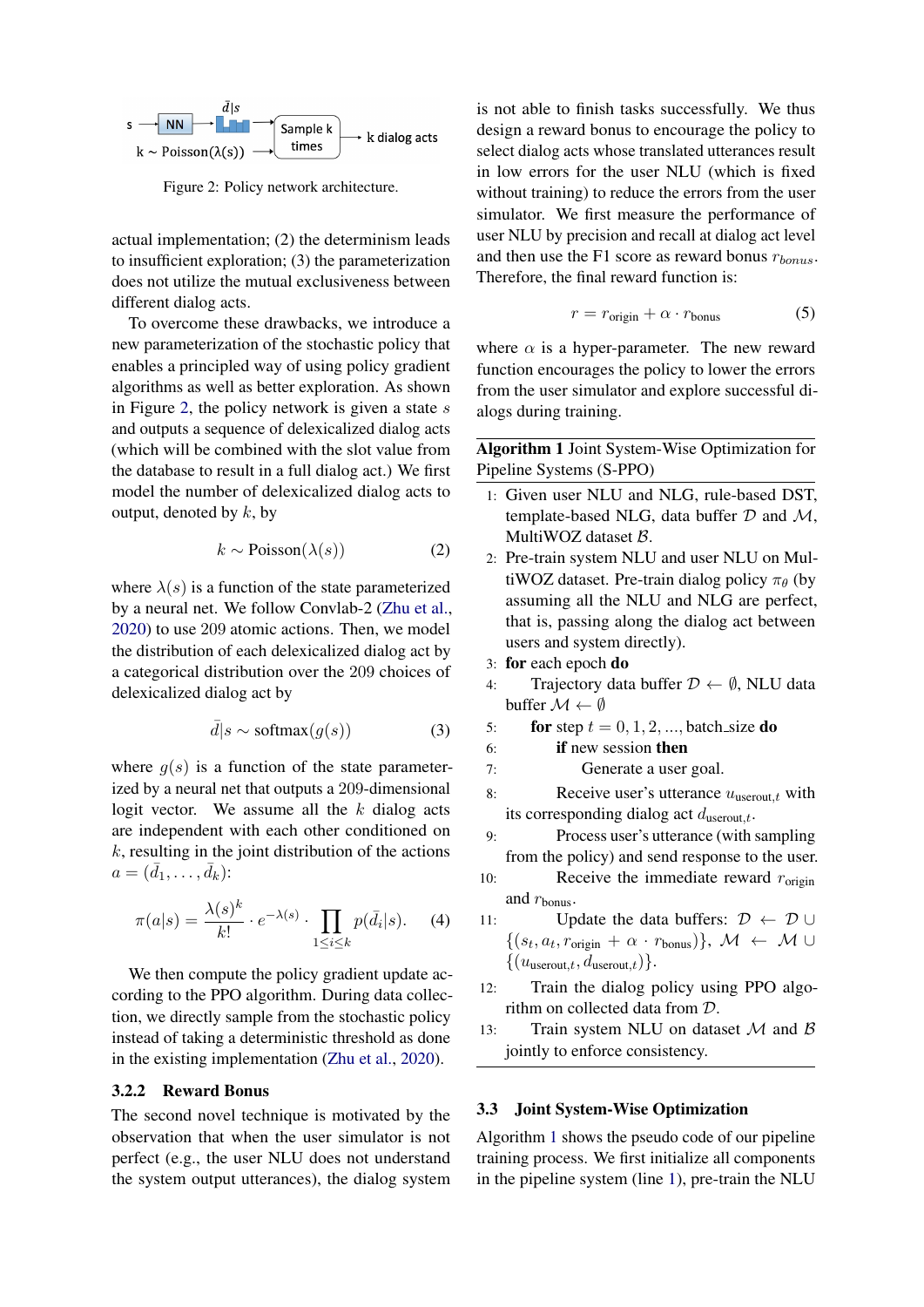and dialog policy components (line [2\)](#page-4-1). For each new session, we first initialize a user's goal (line [7\)](#page-4-1). At each dialog turn, the system processes the user utterance, selects actions and responses to the users (line [9\)](#page-4-1). We then evaluate the current turn and calculate the original reward and reward bonus (line [10\)](#page-4-1). After collecting a batch of data, we train the dialog policy using PPO algorithm (line [12\)](#page-4-1) and train system NLU (line [13\)](#page-4-1).

In our algorithm, the joint training of NLU and policy can benefit each other. On the one hand, a better NLU can provide more accurate input for policy; on the other hand, a good policy can explore better training data for NLU. By performing joint system-wise optimization for NLU and policy, the system-wise performance of pipeline systems can be improved.

# 4 Experimental Results

## 4.1 Experimental setup

We experiment on the common benchmark dataset MultiWOZ 2.1 [\(Eric et al.,](#page-8-11) [2019\)](#page-8-11), a multi-domain, multi-intent task-oriented dialog corpus that contains 7 domains, 13 intents, 25 slot types, 10,483 dialog sessions, and 71,544 dialog turns. We apply the agenda-based user simulator [\(Schatzmann et al.,](#page-9-11) [2007\)](#page-9-11). The simulator initializes a user goal when the dialog starts, provides the agent with a simulated user response at each dialog turn and works at the dialog act level.

We compare our system with the following published baseline systems:

- End-to-end trained Neural Systems: neural models that take in user utterances and output responses in natural language. We consider TSCP [\(Lei et al.,](#page-8-8) [2018\)](#page-8-8), DAMD [\(Zhang](#page-9-9) [et al.,](#page-9-9) [2020a\)](#page-9-9), and SOLOIST+ [\(Zhang](#page-9-20) [et al.,](#page-9-20) [2021\)](#page-9-20) which is a improved variant of SOLOIST [\(Peng et al.,](#page-9-10) [2020\)](#page-9-10) and achieved the best performance in DSTC9 competition [\(Gu](#page-8-0)[nasekara et al.,](#page-8-0) [2020\)](#page-8-0).
- Joint Systems: jointly-learning some components. We consider word-level DST SUMBT [\(Lee et al.,](#page-8-10) [2019\)](#page-8-10) and word-level policy LaRL [\(Zhao et al.,](#page-10-0) [2019\)](#page-10-0).
- Modularized GDPL System (M-GDPL) [\(Takanobu et al.,](#page-9-7) [2019\)](#page-9-7): a dialog policy learning algorithm which uses inverse reinforcement learning for reward estimation.

• Rule-based System (Rule) [\(Takanobu et al.,](#page-9-0) [2020\)](#page-9-0): achieves the state-of-the-art results in system-wise evaluation. It consists of a trained BERT-NLU, rule-based DST and policy, and template-based NLG components.

We also compare with Modularized PPO System (M-PPO) [\(Takanobu et al.,](#page-9-0) [2020\)](#page-9-0), which is trained with PPO algorithm under the environment that assumes all the other components are exactly correct. Note that the only difference between M-PPO System and Rule-based System is about the policy. We refer to our proposed system as the Joint Systemwise PPO System (S-PPO): we use our proposed joint system-wise optimization techniques to finetune the M-PPO system above. We also compare with a variant of S-PPO: we replace the learned policy in S-PPO with a rule-based policy — we call it as Aug-Rule since it uses our data augmentation.

# 4.2 Training

For all the RL-based methods, we use two hidden layer MLPs with 100 dimensions for the system policy and 50 dimensions for the value function. The action space of system policy is 209. The activation function is ReLU for MLPs. We follow [Takanobu et al.](#page-9-7) [\(2019\)](#page-9-7) and pre-train the policy by simple imitation learning (with cross-entropy loss and a learning rate of 1e-5) until convergence on the state-action pairs on the MultiWOZ dataset [\(Eric](#page-8-11) [et al.,](#page-8-11) [2019\)](#page-8-11). We then use the pre-trained policy as initialization to interact with the user simulator and continue to train the policy using the PPO algorithm (M-PPO system). After that, we fine-tune M-PPO with our joint system-wise optimization techniques (S-PPO system). For PPO training, we use RMSprop optimizer with a learning rate of 1e-4 and a batch size of 2000. For NLU learning, we fine-tune all the parameters of NLU including the BERT model with AdamW [\(Loshchilov and Hutter,](#page-9-22) [2017\)](#page-9-22) optimizer using a learning rate of 1e-4 and a batch size is 40 (including 32 augmented data and 8 offline MultiWOZ data). For the reward bonus, we found that the coefficient  $\alpha$  is not sensitive and we set  $\alpha = 10$ . For SOLOIST+ [\(Zhang et al.,](#page-9-20) [2021\)](#page-9-20), we use the publicly available code and rerun their model in our test settings<sup>[3](#page-5-0)</sup>.

<span id="page-5-0"></span><sup>&</sup>lt;sup>3</sup>Therefore result numbers are different from the original paper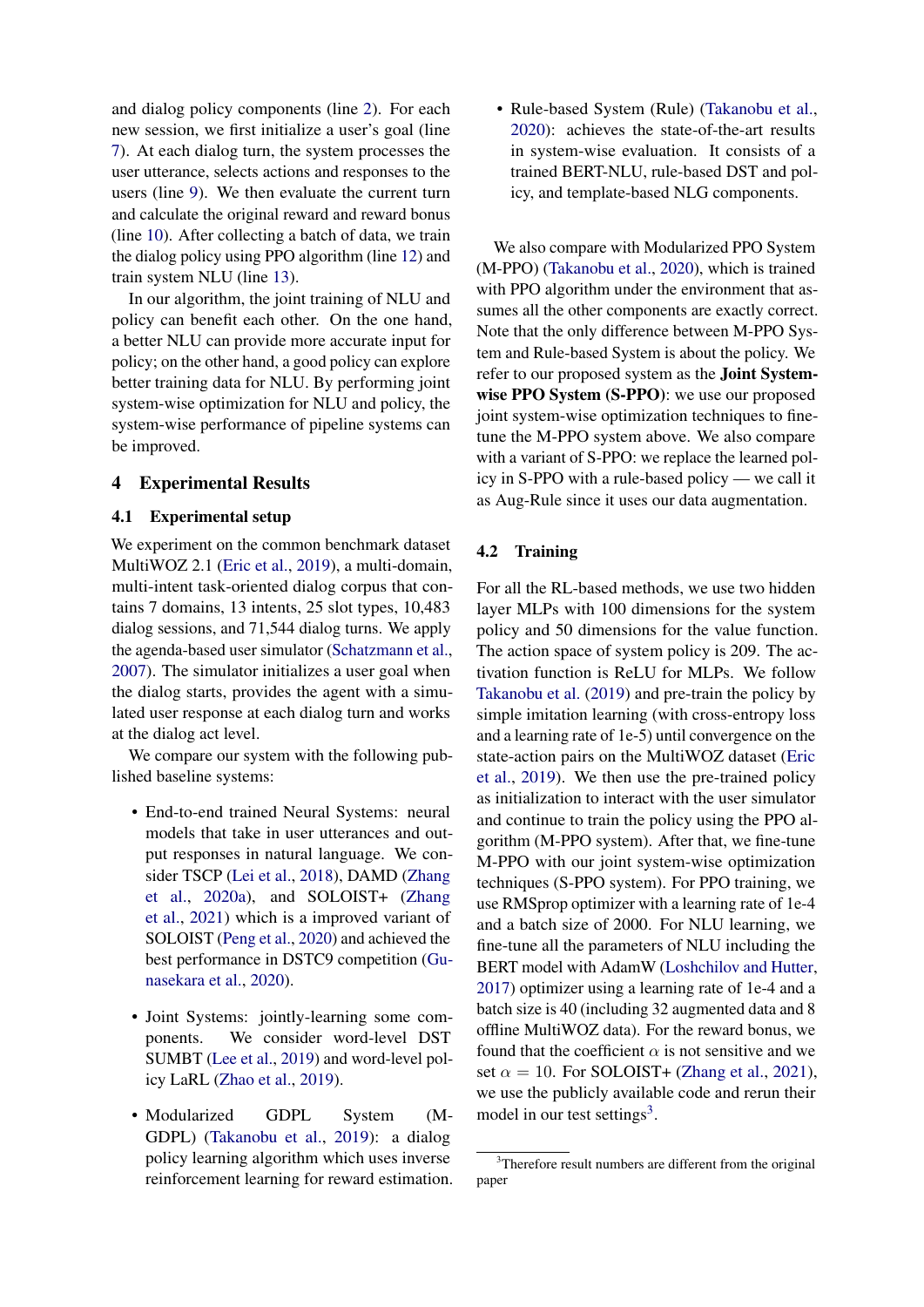<span id="page-6-0"></span>

|                                | Turns | Info. | Match. | Succ. |
|--------------------------------|-------|-------|--------|-------|
| <b>TSCP</b> (Lei et al., 2018) | 18.20 | 32.0  | 13.68  | 11.8  |
| SUMBT (Lee et al., 2019)       | 13.71 | 44.0  | 46.44  | 27.8  |
| LaRL $(Zhao et al., 2019)$     | 13.08 | 68.0  | 68.95  | 47.7  |
| DAMD (Zhang et al., 2020a)     | 11.27 | 64.0  | 59.7   | 48.5  |
| M-GDPL (Takanobu et al., 2019) | 10.86 | 69.0  | 68.3   | 54.1  |
| M-PPO (Takanobu et al., 2020)  | 8.30  | 92.3  | 98.3   | 74.1  |
| Rule (Takanobu et al., 2020)   | 6.505 | 96.3  | 98.2   | 81.6  |
| SOLOIST+ (Zhang et al., 2021)  | 7.44  | 95.7  | 97.9   | 83.5  |
| Aug-Rule (ours)                | 7.52  | 96.3  | 98.6   | 91.4  |
| S-PPO (ours)                   | 7.21  | 98.4  | 99.6   | 93.8  |

Table 1: System-wise automatic evaluation performance of dialog turns, inform recall, match rate, and success rate, for all baseline systems and our S-PPO system. S-PPO beats all baselines and achieves state-of-the-art results.

# 4.3 Evaluation Metric

We use the number of *dialog turns*, averaging over all dialog sessions to measure the efficiency of accomplishing a task. The system should help each user accomplish his/her goal within 20 turns, otherwise, the dialog is regarded as failed. We also utilize two other metrics: *inform recall* and *match rate* to estimate the task success. Both metrics are calculated based on the dialog act [\(Stolcke et al.,](#page-9-1) [2000\)](#page-9-1). The dialog act from the input and output of the agenda-based user simulator's policy will be used to calculate the two scores. *Inform recall* evaluates whether all the information requests are fulfilled, and *match rate* assesses whether the offered entity meets all the constraints specified in a user goal. The dialog is marked as successful if and only if both *inform recall* and *match rate* are 1. For each agent, the *success rate* and other metrics are averaged on 1000 dialog sessions.

#### 4.4 Main Results

Table [1](#page-6-0) shows the performance comparison with baselines. We compare all methods on the number of dialog turns, inform recall, match rate and success rate. Our method S-PPO outperforms endto-end neural systems (TSCP, DAMD, SOLOIST), joint systems (SUMBT, LaRL) and other pipeline systems (M-GDPL, M-PPO, Rule) and achieves state-of-the-art success rate in system-wise evaluation. We discover that our method Aug-Rule also outperforms other baselines by a large margin. This demonstrates that our data augmentation approach can also significantly boost the performance of other pipeline systems.

Our proposed S-PPO system significantly outperforms the M-PPO system and beats the results of other systems by a large margin of 10% in *success rate*. S-PPO also achieves the best performance in *inform recall*, *match rate* and *success rate*. This is

because our techniques enable the system to understand and answer the user's requests, encourage the system to provide correct answers and thus have a higher success rate. We also observe that the *dialog turns* of S-PPO is lower than other learning-based systems and only slightly higher than that of the rule-based system.

# 4.5 Human Evaluation Results

We recruit 20 people to interact with dialog systems and collect their judgment on task success. Following the setting of DSTC competition [\(Kim et al.,](#page-8-19) [2019\)](#page-8-19), we collect 100 dialogs for each system. For each dialog, we anonymize the system ID to reduce the user's bias.

<span id="page-6-1"></span>

| Rule | SOLOIST+ | Aug-Rule | S-PPO |
|------|----------|----------|-------|
| 62%  | 77%      | 78%      | 78%   |

Table 2: Success rate in human evaluation.

For each session, users are asked to mark whether the system completes the dialog. If a dialog is completed, users are also asked to provide all requested slot values for database query verification purposes. A dialog is successful if the fulfilled requested slots match the values in the database. We compare four systems which achieve the highest performance in automatic system-wise evaluation. The success rate of 62% from the rule-based system is taken from [\(Takanobu et al.,](#page-9-0) [2020\)](#page-9-0), while the success rate from our own human evaluation is lower than this number.

As shown in Table [2,](#page-6-1) S-PPO and Aug-Rule outperform other systems in human evaluation, which demonstrates the effectiveness of our approaches in real-world applications. We find that S-PPO and Aug-Rule are significantly better than the rulebased system, which indicates that the systems trained with our data augmentation approach can understand human's utterances much better. Our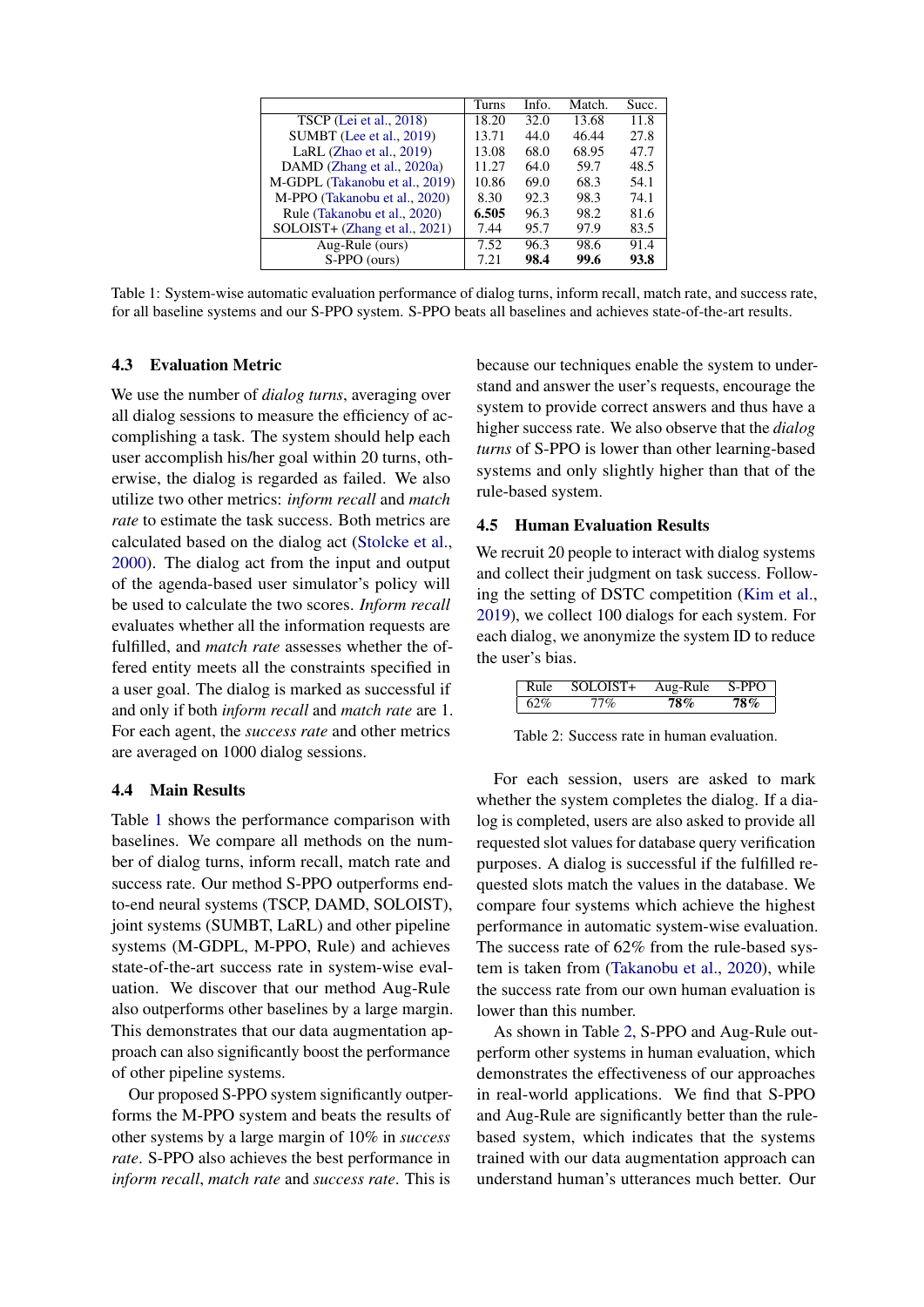<span id="page-7-0"></span>

Figure 3: Performance (y-axis) with different number of domains (x-axis). S-PPO can handle complex tasks much better than baselines.

methods S-PPO and Aug-Rule also slightly outperform SOLOIST+, even though SOLOIST+ leverages a stronger GPT-2 model for language generation (NLG). Table [5](#page-11-0) and [7](#page-12-0) in Appendix show the sampled dialog sessions of both automatic evaluation and human evaluation.

### 4.6 Multi-domain tasks

Figure [3](#page-7-0) demonstrates how the performance varies with the number of domains in a task. S-PPO outperforms all baseline systems consistently when the number of domains increases from 1 to 3. We find that the performance of M-PPO drops dramatically when the number of domains increases. On the contrary, our proposed S-PPO system can scale well to the multi-domain tasks, and the performance of S-PPO only drops slightly when the number of domains increases. These results show that S-PPO can deal with complex tasks better than baselines.

# 4.7 Ablation study

In this section, we conduct ablation studies to investigate the contribution of the proposed techniques. Specifically, we test four variants: 1) 'Vanilla': optimize the policy in a system-wise manner without using our approaches; 2) 'Poiss': using stochastic policy parameterization with Poisson distribution; 3) 'Aug': training system NLU with data augmentation; 4) 'Bonus': train policy with reward bonus.

<span id="page-7-1"></span>

|                 | Turn | Info. | Match. | Succ. |
|-----------------|------|-------|--------|-------|
| Vanilla         | 8.41 | 93.9  | 98.2   | 77.7  |
| <b>Poiss</b>    | 8.23 | 94.6  | 98.8   | 80.3  |
| Poiss+Aug       | 7.34 | 97.4  | 99.3   | 90.2  |
| Poiss+Aug+Bonus | 7.21 | 98.4  | 99.6   | 93.8  |

Table 3: Ablative results in system-wise evaluation.

The ablation results are shown in Table [3.](#page-7-1) First, using our new parameterization of stochastic policy can improve the success rate by about 3% comparing with the vanilla system. This is because the stochastic parameterization technique enables the control for the number of sampled dialog acts as well as better exploration. Second, training the system NLU with our proposed data augmentation can achieve the most performance gain (10%). Third, using the reward bonus to train policy can improve the success rate by 3%. Our ablation results show that the main bottleneck with pipeline systems comes from the NLU component.

To further show how our proposed techniques work, we provide analysis of intermediate results. Figure [4](#page-7-2) shows the F1 score of NLU during training. On the one hand, training *system NLU* with data augmentation helps improve the performance. On the other hand, training policy with the reward bonus indirectly boosts the performance of *user NLU*, even though we do not train the user NLU.

<span id="page-7-2"></span>

Figure 4: Performance of system NLU and user NLU.

## 5 Conclusion

In this paper, we propose novel joint system-wise optimization techniques for pipeline goal-oriented dialog systems. To mitigate the data sparsity problem of NLU, we propose to a novel data augmentation approach. To enhance exploration of policy, we propose a novel stochastic policy parameterization with Poisson distribution as well as an additional reward bonus to encourage the policy to explore successful dialogs. Our extensive experiments of automatic evaluation and human evaluation demonstrate that our approach outperforms prior works by a large margin and achieves stateof-the-art success rate in the system-wise evaluation on the multi-domain goal-oriented benchmark dataset MultiWOZ. In the future, we plan to explore in the direction of: training the NLU and NLG components jointly; and applying our techniques to end-to-end neural dialog systems.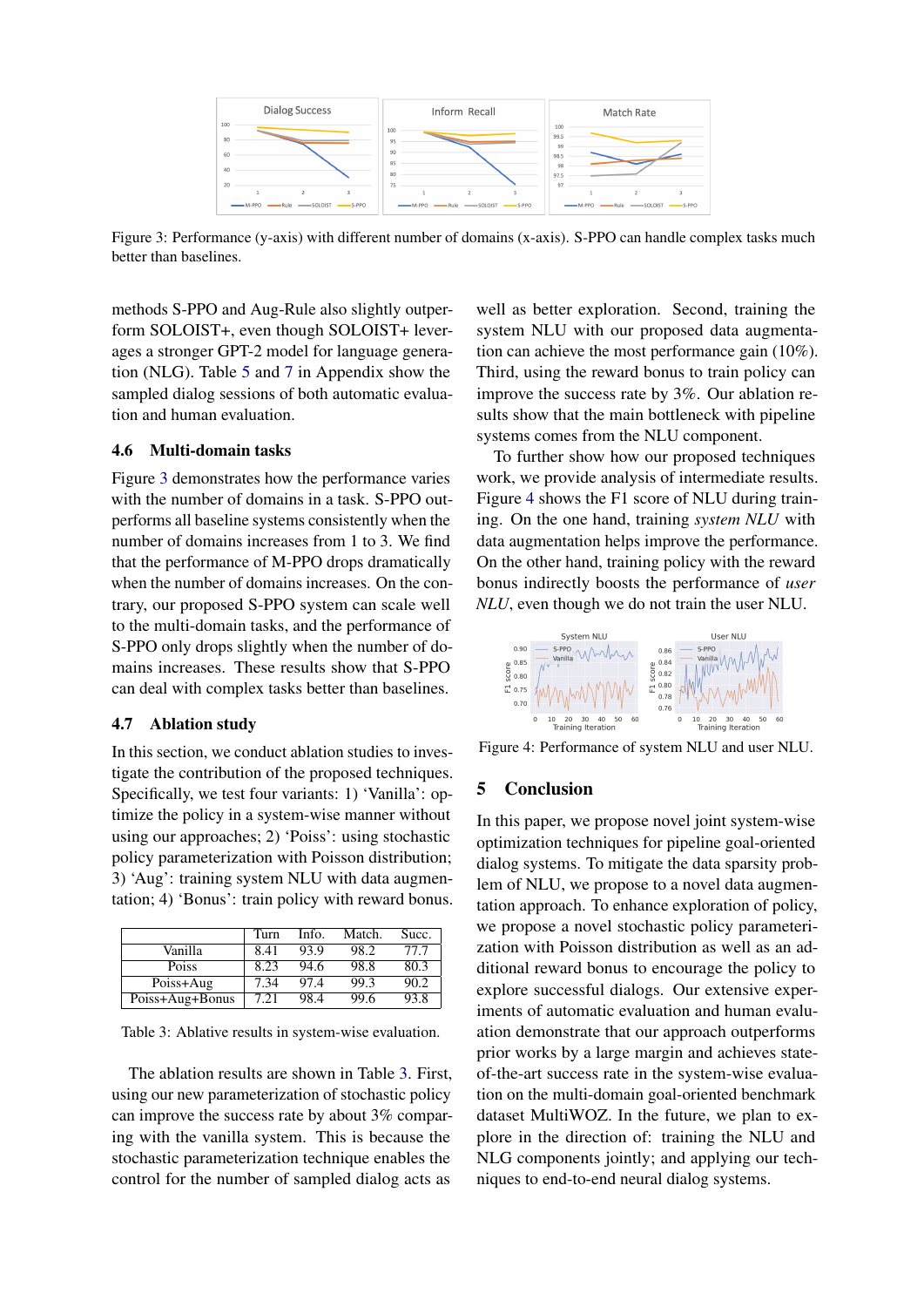#### References

- <span id="page-8-7"></span>Anusha Balakrishnan, Jinfeng Rao, Kartikeya Upasani, Michael White, and Rajen Subba. 2019. Constrained decoding for neural nlg from compositional representations in task-oriented dialogue. *arXiv preprint arXiv:1906.07220*.
- <span id="page-8-15"></span>Lu Chen, Xiang Zhou, Cheng Chang, Runzhe Yang, and Kai Yu. 2017. Agent-aware dropout dqn for safe and efficient on-line dialogue policy learning. In *Proceedings of the 2017 Conference on Empirical Methods in Natural Language Processing*, pages 2454–2464.
- <span id="page-8-2"></span>Paul A Crook, Alex Marin, Vipul Agarwal, Khushboo Aggarwal, Tasos Anastasakos, Ravi Bikkula, Daniel Boies, Asli Celikyilmaz, Senthilkumar Chandramohan, Zhaleh Feizollahi, et al. 2016. Task completion platform: A self-serve multi-domain goal oriented dialogue platform. In *Proceedings of the 2016 Conference of the North American Chapter of the Association for Computational Linguistics: Demonstrations*, pages 47–51.
- <span id="page-8-5"></span>Jacob Devlin, Ming-Wei Chang, Kenton Lee, and Kristina Toutanova. 2018. Bert: Pre-training of deep bidirectional transformers for language understanding. *arXiv preprint arXiv:1810.04805*.
- <span id="page-8-11"></span>Mihail Eric, Rahul Goel, Shachi Paul, Adarsh Kumar, Abhishek Sethi, Peter Ku, Anuj Kumar Goyal, Sanchit Agarwal, Shuyang Gao, and Dilek Multiwoz 2.1: A consolidated multi-domain dialogue dataset with state corrections and state tracking baselines. *arXiv preprint arXiv:1907.01669*.
- <span id="page-8-3"></span>Jianfeng Gao, Michel Galley, and Lihong Li. 2018. Neural approaches to conversational ai. In *The 41st International ACM SIGIR Conference on Research & Development in Information Retrieval*, pages 1371–1374.
- <span id="page-8-4"></span>Chih-Wen Goo, Guang Gao, Yun-Kai Hsu, Chih-Li Huo, Tsung-Chieh Chen, Keng-Wei Hsu, and Yun-Nung Chen. 2018. Slot-gated modeling for joint slot filling and intent prediction. In *Proceedings of the 2018 Conference of the North American Chapter of the Association for Computational Linguistics: Human Language Technologies, Volume 2 (Short Papers)*, pages 753–757.
- <span id="page-8-0"></span>Chulaka Gunasekara, Seokhwan Kim, Luis Fernando D'Haro, Abhinav Rastogi, Yun-Nung Chen, Mihail Eric, Behnam Hedayatnia, Karthik Gopalakrishnan, Yang Liu, Chao-Wei Huang, et al. 2020. Overview of the ninth dialog system technology challenge: Dstc9. *arXiv preprint arXiv:2011.06486*.
- <span id="page-8-9"></span>Donghoon Ham, Jeong-Gwan Lee, Youngsoo Jang, and Kee-Eung Kim. 2020. End-to-end neural pipeline for goal-oriented dialogue systems using gpt-2. In *Proceedings of the 58th Annual Meeting of the Association for Computational Linguistics*, pages 583–592.
- <span id="page-8-17"></span>Ehsan Hosseini-Asl, Bryan McCann, Chien-Sheng Wu, Semih Yavuz, and Richard Socher. 2020. A simple language model for task-oriented dialogue. *arXiv preprint arXiv:2005.00796*.
- <span id="page-8-16"></span>Megha Jhunjhunwala, Caleb Bryant, and Pararth Shah. 2020. Multi-action dialog policy learning with interactive human teaching. In *Proceedings of the 21th Annual Meeting of the Special Interest Group on Discourse and Dialogue*, pages 290–296.
- <span id="page-8-19"></span>Seokhwan Kim, Michel Galley, Chulaka Gunasekara, Sungjin Lee, Adam Atkinson, Baolin Peng, Hannes Schulz, Jianfeng Gao, Jinchao Li, Mahmoud Adada, et al. 2019. The eighth dialog system technology challenge. *arXiv preprint arXiv:1911.06394*.
- <span id="page-8-18"></span>Jonáš Kulhánek, Vojtěch Hudeček, Tomáš Nekvinda, and Ondřej Dušek. 2021. Augpt: Dialogue with pre-trained language models and data augmentation. *arXiv preprint arXiv:2102.05126*.
- <span id="page-8-10"></span>Hwaran Lee, Jinsik Lee, and Tae-Yoon Kim. 2019. Sumbt: Slot-utterance matching for universal and scalable belief tracking.  $arXiv$  preprint and scalable belief tracking. *arXiv:1907.07421*.
- <span id="page-8-6"></span>Sungjin Lee and Amanda Stent. 2016. Task lineages: Dialog state tracking for flexible interaction. In *Proceedings of the 17th Annual Meeting of the Special Interest Group on Discourse and Dialogue*, pages 11–21.
- <span id="page-8-8"></span>Wenqiang Lei, Xisen Jin, Min-Yen Kan, Zhaochun Ren, Xiangnan He, and Dawei Yin. 2018. Sequicity: Simplifying task-oriented dialogue systems with single sequence-to-sequence architectures. In *Proceedings of the 56th Annual Meeting of the Association for Computational Linguistics (Volume 1: Long Papers)*, pages 1437–1447.
- <span id="page-8-1"></span>Esther Levin, Roberto Pieraccini, and Wieland Eckert. 1997. Learning dialogue strategies within the markov decision process framework. In *1997 IEEE Workshop on Automatic Speech Recognition and Understanding Proceedings*, pages 72–79. IEEE.
- <span id="page-8-13"></span>Linyang Li and Xipeng Qiu. 2020. Textat: Adversarial training for natural language understanding with token-level perturbation. *arXiv preprint arXiv:2004.14543*.
- <span id="page-8-14"></span>Bing Liu and Ian Lane. 2017. Iterative policy learning in end-to-end trainable task-oriented neural dialog models. In *2017 IEEE Automatic Speech Recognition and Understanding Workshop (ASRU)*, pages 482–489. IEEE.
- <span id="page-8-12"></span>Bing Liu, Gokhan Tur, Dilek Hakkani-Tur, Pararth Shah, and Larry Heck. 2018. Dialogue learning with human teaching and feedback in end-to-end trainable task-oriented dialogue systems. *arXiv preprint arXiv:1804.06512*.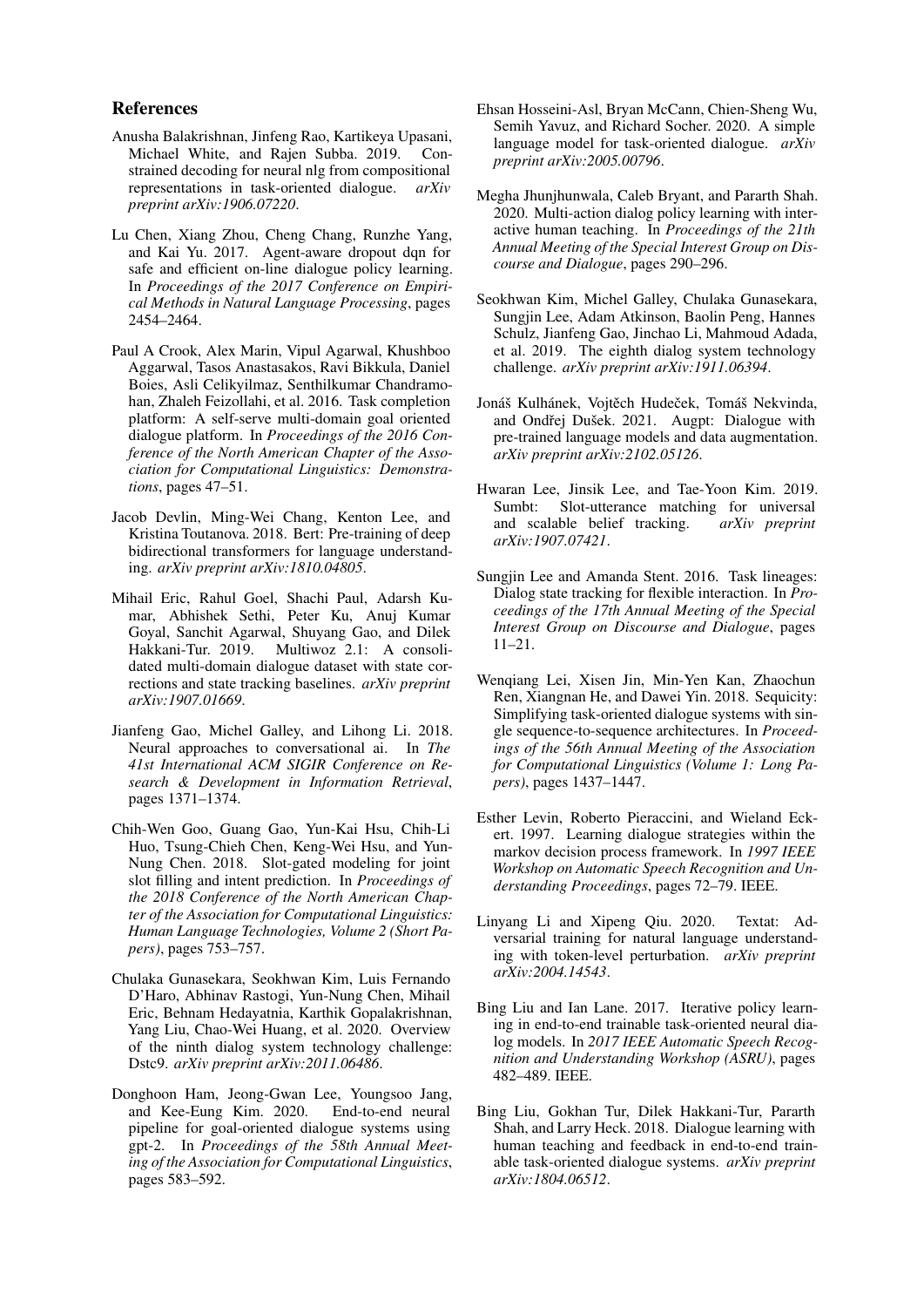- <span id="page-9-13"></span>Jiexi Liu, Ryuichi Takanobu, Jiaxin Wen, Dazhen Wan, Weiran Nie, Hongyan Li, Cheng Li, Wei Peng, and Minlie Huang. 2020. Robustness testing of language understanding in dialog systems. *arXiv preprint arXiv:2012.15262*.
- <span id="page-9-22"></span>Ilya Loshchilov and Frank Hutter. 2017. Decoupled weight decay regularization. *arXiv preprint arXiv:1711.05101*.
- <span id="page-9-17"></span>Volodymyr Mnih, Koray Kavukcuoglu, David Silver, Andrei A Rusu, Joel Veness, Marc G Bellemare, Alex Graves, Martin Riedmiller, Andreas K Fidjeland, Georg Ostrovski, et al. 2015. Human-level control through deep reinforcement learning. *nature*, 518(7540):529–533.
- <span id="page-9-10"></span>Baolin Peng, Chunyuan Li, Jinchao Li, Shahin Shayandeh, Lars Liden, and Jianfeng Gao. 2020. Soloist: Few-shot task-oriented dialog with a single pretrained auto-regressive model. *arXiv preprint arXiv:2005.05298*.
- <span id="page-9-16"></span>Baolin Peng, Xiujun Li, Jianfeng Gao, Jingjing Liu, Kam-Fai Wong, and Shang-Yu Su. 2018. Deep dyna-q: Integrating planning for taskcompletion dialogue policy learning. *arXiv preprint arXiv:1801.06176*.
- <span id="page-9-6"></span>Baolin Peng, Xiujun Li, Lihong Li, Jianfeng Gao, Asli Celikyilmaz, Sungjin Lee, and Kam-Fai Wong. 2017. Composite task-completion dialogue policy learning via hierarchical deep reinforcement learning. *arXiv preprint arXiv:1704.03084*.
- <span id="page-9-4"></span>Shiva Pentyala, Mengwen Liu, and Markus Dreyer. 2019. Multi-task networks with universe, group, and task feature learning. *arXiv preprint arXiv:1907.01791*.
- <span id="page-9-12"></span>Alec Radford, Karthik Narasimhan, Tim Salimans, and Ilya Sutskever. 2018. Improving language understanding by generative pre-training.
- <span id="page-9-19"></span>Alec Radford, Jeffrey Wu, Rewon Child, David Luan, Dario Amodei, and Ilya Sutskever. 2019. Language models are unsupervised multitask learners. *OpenAI blog*, 1(8):9.
- <span id="page-9-2"></span>Ruhi Sarikaya, Paul A Crook, Alex Marin, Minwoo Jeong, Jean-Philippe Robichaud, Asli Celikyilmaz, Young-Bum Kim, Alexandre Rochette, Omar Zia Khan, Xiaohu Liu, et al. 2016. An overview of endto-end language understanding and dialog management for personal digital assistants. In *2016 ieee spoken language technology workshop (slt)*, pages 391–397. IEEE.
- <span id="page-9-11"></span>Jost Schatzmann, Blaise Thomson, Karl Weilhammer, Hui Ye, and Steve Young. 2007. Agenda-based user simulation for bootstrapping a pomdp dialogue system. In *Human Language Technologies 2007: The Conference of the North American Chapter of the Association for Computational Linguistics; Companion Volume, Short Papers*, pages 149–152.
- <span id="page-9-21"></span>John Schulman, Filip Wolski, Prafulla Dhariwal, Alec Radford, and Oleg Klimov. 2017. Proximal policy optimization algorithms. *arXiv preprint arXiv:1707.06347*.
- <span id="page-9-1"></span>Andreas Stolcke, Klaus Ries, Noah Coccaro, Elizabeth Shriberg, Rebecca Bates, Daniel Jurafsky, Paul Taylor, Rachel Martin, Carol Van Ess-Dykema, and Marie Meteer. 2000. Dialogue act modeling for automatic tagging and recognition of conversational speech. *Computational linguistics*, 26(3):339–373.
- <span id="page-9-18"></span>Ilya Sutskever, Oriol Vinyals, and Quoc V Le. 2014. Sequence to sequence learning with neural networks. *arXiv preprint arXiv:1409.3215*.
- <span id="page-9-7"></span>Ryuichi Takanobu, Hanlin Zhu, and Minlie Huang. 2019. Guided dialog policy learning: Reward estimation for multi-domain task-oriented dialog. *arXiv preprint arXiv:1908.10719*.
- <span id="page-9-0"></span>Ryuichi Takanobu, Qi Zhu, Jinchao Li, Baolin Peng, Jianfeng Gao, and Minlie Huang. 2020. Is your goal-oriented dialog model performing really well? empirical analysis of system-wise evaluation. *arXiv preprint arXiv:2005.07362*.
- <span id="page-9-14"></span>Jason Wei and Kai Zou. 2019. Eda: Easy data augmentation techniques for boosting performance on text classification tasks. *arXiv preprint arXiv:1901.11196*.
- <span id="page-9-8"></span>Tsung-Hsien Wen, Milica Gasic, Nikola Mrksic, Pei-Hao Su, David Vandyke, and Steve Young. 2015. Semantically conditioned lstm-based natural language generation for spoken dialogue systems. *arXiv preprint arXiv:1508.01745*.
- <span id="page-9-5"></span>Qizhe Xie, Kai Sun, Su Zhu, Lu Chen, and Kai Yu. 2015. Recurrent polynomial network for dialogue state tracking with mismatched semantic parsers. In *Proceedings of the 16th Annual Meeting of the Special Interest Group on Discourse and Dialogue*, pages 295–304.
- <span id="page-9-20"></span>Boliang Zhang, Ying Lyu, Ning Ding, Tianhao Shen, Zhaoyang Jia, Kun Han, and Kevin Knight. 2021. A hybrid task-oriented dialog system with domain and task adaptive pretraining. *arXiv preprint arXiv:2102.04506*.
- <span id="page-9-9"></span>Yichi Zhang, Zhijian Ou, and Zhou Yu. 2020a. Taskoriented dialog systems that consider multiple appropriate responses under the same context. In *Proceedings of the AAAI Conference on Artificial Intelligence*, volume 34, pages 9604–9611.
- <span id="page-9-3"></span>Zheng Zhang, Ryuichi Takanobu, Qi Zhu, MinLie Huang, and XiaoYan Zhu. 2020b. Recent advances and challenges in task-oriented dialog systems. *Science China Technological Sciences*, pages 1–17.
- <span id="page-9-15"></span>Tiancheng Zhao and Maxine Eskenazi. 2016. Towards end-to-end learning for dialog state tracking and management using deep reinforcement learning. *arXiv preprint arXiv:1606.02560*.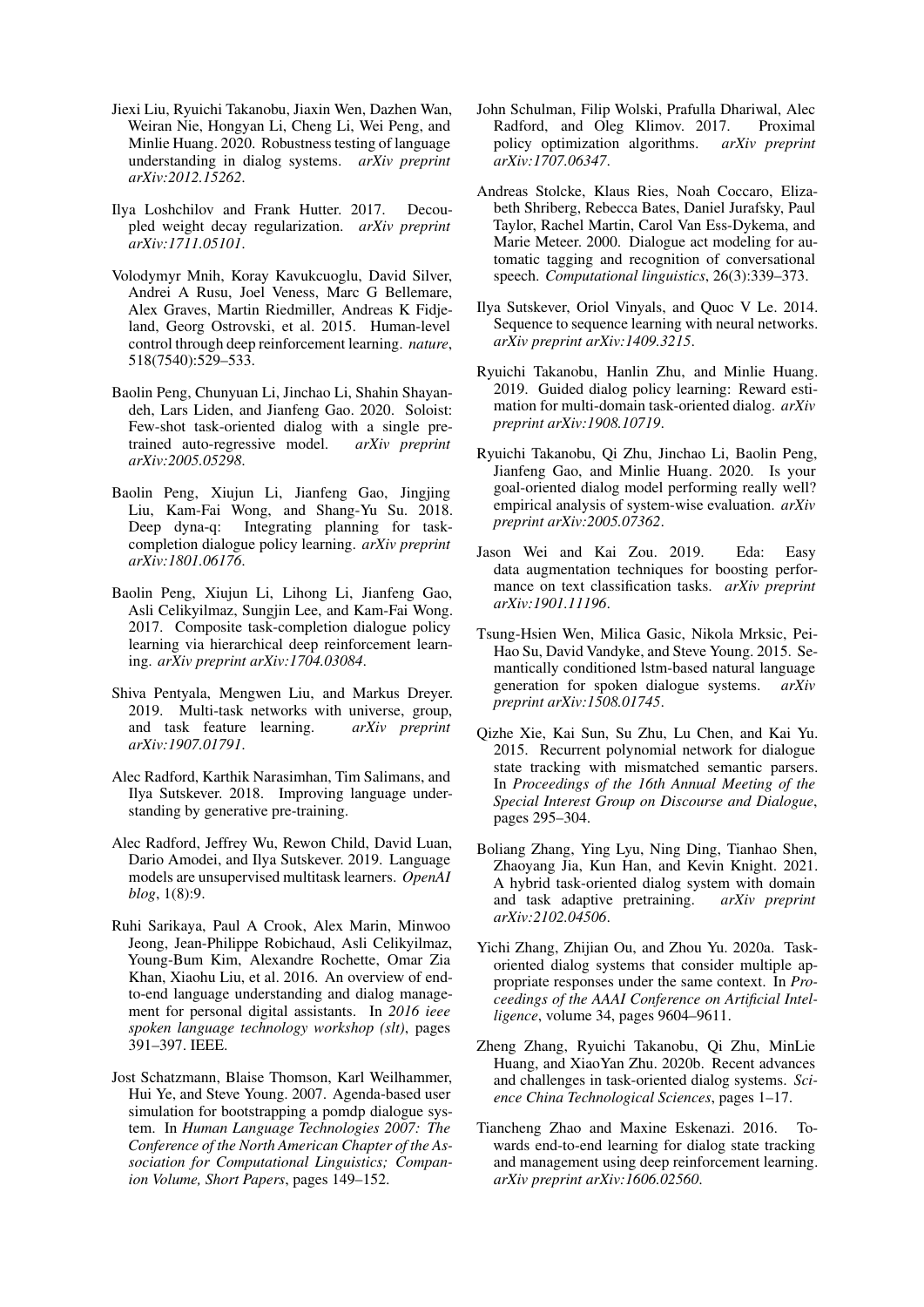- <span id="page-10-0"></span>Tiancheng Zhao, Kaige Xie, and Maxine Eskenazi. 2019. Rethinking action spaces for reinforcement learning in end-to-end dialog agents with latent variable models. *arXiv preprint arXiv:1902.08858*.
- <span id="page-10-1"></span>Qi Zhu, Zheng Zhang, Yan Fang, Xiang Li, Ryuichi Takanobu, Jinchao Li, Baolin Peng, Jianfeng Gao, Xiaoyan Zhu, and Minlie Huang. 2020. Convlab-2: An open-source toolkit for building, evaluating, and diagnosing dialogue systems. *arXiv preprint arXiv:2002.04793*.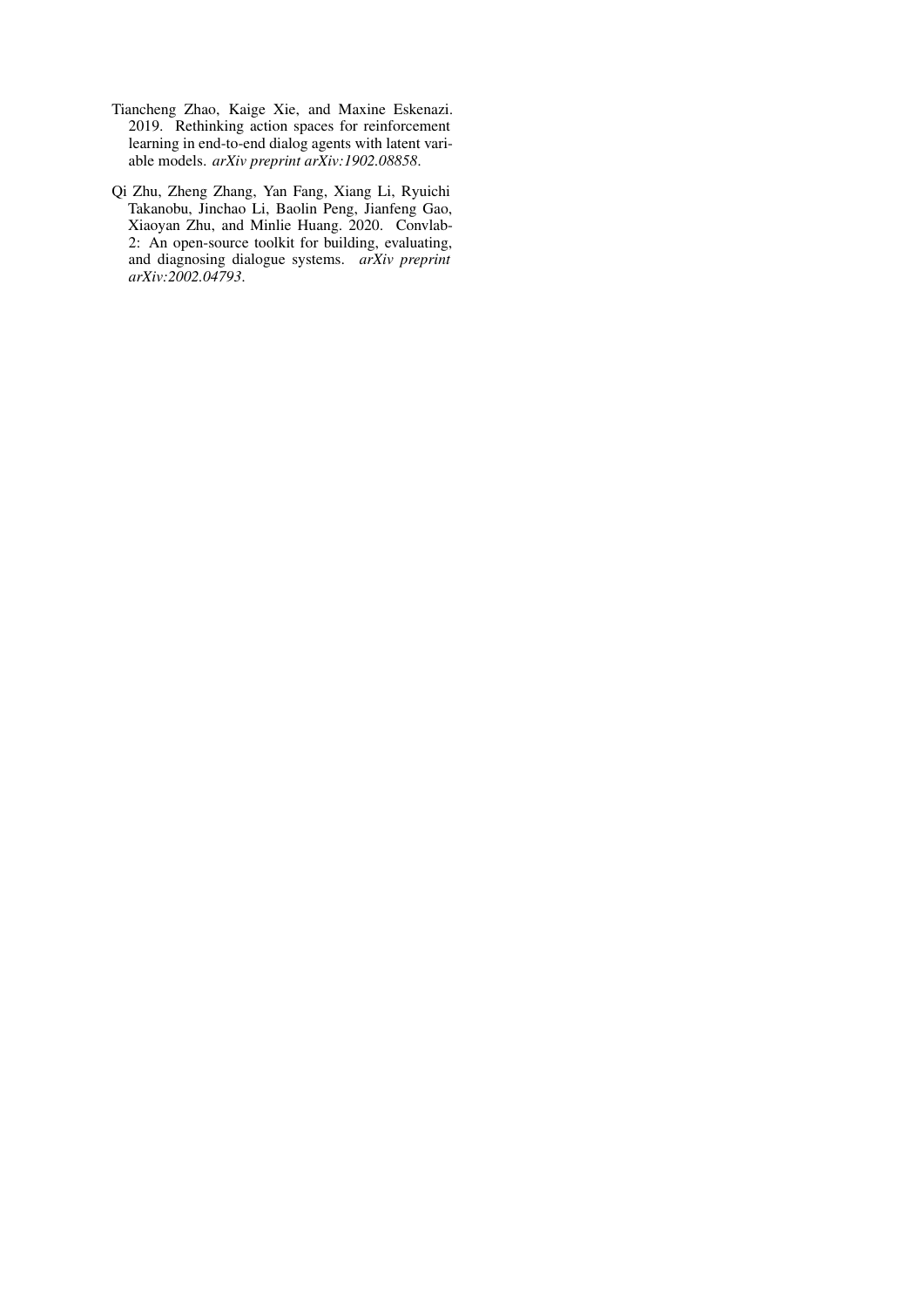| <b>Attraction</b> |              | Train                 |          |  |
|-------------------|--------------|-----------------------|----------|--|
| Info              | Regt         | Info                  | Regt     |  |
| area=centre       | entrance fee | $arriveBy=13:00$      | duration |  |
| type=museum       | address      | day=wednesday         | price    |  |
|                   |              | departure=norwich     | trainID  |  |
|                   |              | destination=cambridge |          |  |

<span id="page-11-1"></span>Table 4: User goal used in the case study. The user goal contains two domains (i.e., attraction and train). The user is supposed to inform the constraints displayed in Info, request information displayed in Reqt. The system is required to answer the request according to the user's demands.

<span id="page-11-0"></span>

| Rule                                                                                   | <b>S-PPO</b>                                                                                              |
|----------------------------------------------------------------------------------------|-----------------------------------------------------------------------------------------------------------|
| U: I am planning a trip to town and want to sight see a                                | U: I am planning a trip to town and want to sight see a                                                   |
| bit. Can you let me know some attractions I may be                                     | bit. Can you let me know some attractions I may be                                                        |
| interested in ? A museum type of attraction . I 'd like                                | interested in ? A museum type of attraction . I 'd like                                                   |
| something in the centre.<br>S: Would you like regency gallery ? Sure, there are 11 for | something in the centre.<br>S: They are located within the centre. We have 11 of those                    |
| you to choose from.                                                                    | ! Anything specific you need or just a recommendation                                                     |
|                                                                                        | ? Absolutely . There are some wonderful museum in                                                         |
|                                                                                        | that area. You are welcome. Is there anything else I can                                                  |
|                                                                                        | help you with today?                                                                                      |
| U: Can I have the address of a good one ? Can you just                                 | U: Just select one for me. I would like to visit on in town                                               |
| recommend one and tell me the entrance fee ?                                           | centre please.                                                                                            |
| S: It is located in 98 king street. The entry fee is free.                             | S: How about broughton house gallery ? they 're pretty                                                    |
|                                                                                        | fun. That one is located in the centre. It is listed as a                                                 |
|                                                                                        | museum attraction . Did you need any further assistance                                                   |
| U: Yeah i need a train too. I 'd like to arrive by 13:00, do                           | today?<br>U: Is there an exact address, like a street number? Thanks                                      |
| you have something close to that time ? I would like to                                | !. Can you just recommend one and tell me the entrance                                                    |
| leave on wednesday. Is it going to norwich?                                            | fee?                                                                                                      |
| S: Where are you departing from ?                                                      | S: They are located at 98 king street. It is on 6 trinity street                                          |
|                                                                                        | . The park is free . You are welcome . Is there anything                                                  |
|                                                                                        | else I can help you with today?                                                                           |
| U: Is it going to norwich?                                                             | U: I also need a train. I want to get there by 13:00. I                                                   |
|                                                                                        | would like to leave on wednesday. I 'll be departing                                                      |
| S: Where will you be leaving from?                                                     | from norwich.<br>S: Where are you headed ? When would you like the train                                  |
|                                                                                        | to depart? The arrival time is 06:35. There are 7.                                                        |
| U: Great I also need a train departs from norwich.                                     | U: Just select one for me. I don't care about the leave of the                                            |
|                                                                                        | train. Ok, great thanks. Can you also help me find a                                                      |
|                                                                                        | train going to cambridge?                                                                                 |
| S: I'm sorry, we do n't have any trains arriving by 13:00.                             | S: It arrives at 06:35. TR4203 would be your perfect fit. I                                               |
| There are no trains on wednesday . I'm sorry there are                                 | would say you should leave by 05:16. The price of those                                                   |
| no trains to #TRAIN-NOOFFER-Dest#. There are no                                        | tickets are 17.60 pounds.                                                                                 |
| trains leaving from norwich.                                                           |                                                                                                           |
| U: Actually, I'm all set. Thank you! Bye!.<br>S: Thank you for using our services.     | U: What 's the travel time on that trip?<br>S: It should arrive by 06:35. The trip will cost 17.60 pounds |
|                                                                                        | . The trip is 79 minutes . Did you need any further                                                       |
|                                                                                        | assistance today?                                                                                         |
|                                                                                        | U: You were great. Goodbye.                                                                               |
|                                                                                        | S: It should arrive by 06:35. The fare is 17.60 pounds. I                                                 |
|                                                                                        | m happy to help, and I hope you enjoy your stay !.                                                        |
| Failure: System does not inform the user's request.                                    | <b>Success</b>                                                                                            |

Table 5: A sample dialog session comparison in simulated evaluation between Rule-based system and S-PPO system in natural language with the user goal in Table [4.](#page-11-1) For the rule-based system, it often provides very concise response to users. Besides, it misunderstands the user's utterance (i.e., treat the 'norwich' as destination instead of departure) which prevents it from finding satisfied entities in database. On the contrary, our S-PPO system can provide more informative sentences, understand the user's utterance correctly and thus can inform the user's request.